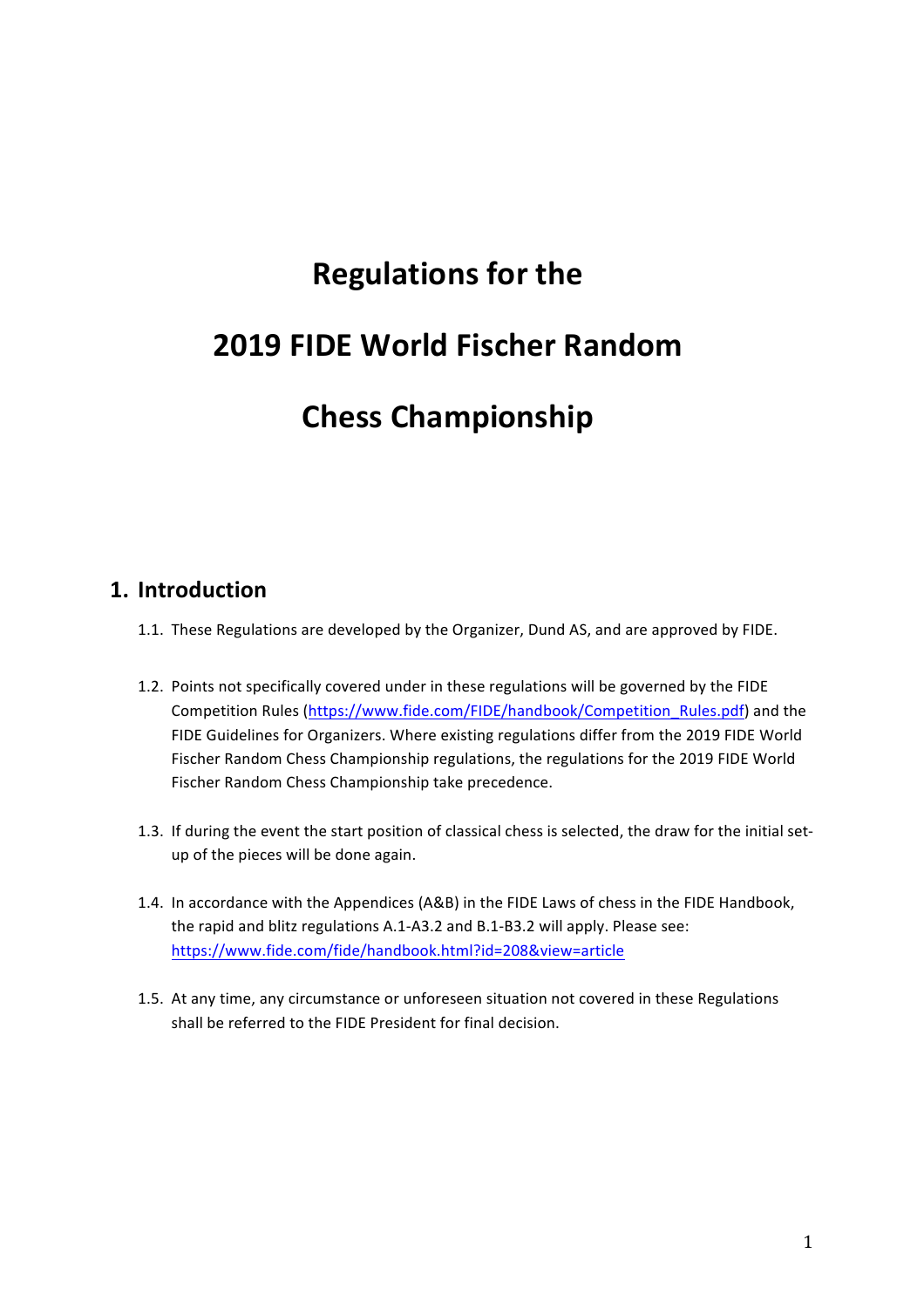# **2. Schedule**

| 2/20/19 |                              | 6/30/19  | 2x Knockout Play-In               |
|---------|------------------------------|----------|-----------------------------------|
| 2/27/19 |                              | 7/7/19   | 2x Knockout Play-In               |
| 3/5/19  |                              | 7/14/19  | 2x Knockout Play-In               |
| 3/12/19 |                              | 7/21/19  | 2x Knockout Play-In               |
| 3/19/19 |                              | 7/28/19  | 2x Knockout Play-In               |
| 3/26/19 |                              | 8/4/19   | 2x Knockout Play-In               |
| 4/3/19  |                              | 8/11/19  | Knockout Group 1                  |
| 4/10/19 | Announcement of Event        | 8/18/19  | Knockout Group 2                  |
| 4/14/19 |                              | 8/25/19  | Knockout Group 3                  |
| 4/21/19 |                              | 9/1/19   | Knockout Group 4                  |
| 4/28/19 | 4x Non-Titled Open Qualifier | 9/8/19   | Knockout Group 5                  |
| 5/5/19  | 4x Non-Titled Open Qualifier | 9/15/19  | Knockout Group 6                  |
| 5/12/19 | 4x Non-Titled Open Qualifier | 9/22/19  |                                   |
| 5/19/19 | 4x Non-Titled Open Qualifier | 9/29/19  |                                   |
| 5/26/19 | 4x Non-Titled Open Qualifier | 10/6/19  | Quarterfinals $(10/4 - 10/6)$     |
| 6/2/19  | 4x Non-Titled Open Qualifier | 10/13/19 |                                   |
| 6/9/19  | 4x Non-Titled Open Qualifier | 10/20/19 |                                   |
| 6/16/19 | 4x Non-Titled Open Qualifier | 10/27/19 | Semifinals + Finals (10/27-11/02) |
| 6/23/19 |                              | 11.03.19 |                                   |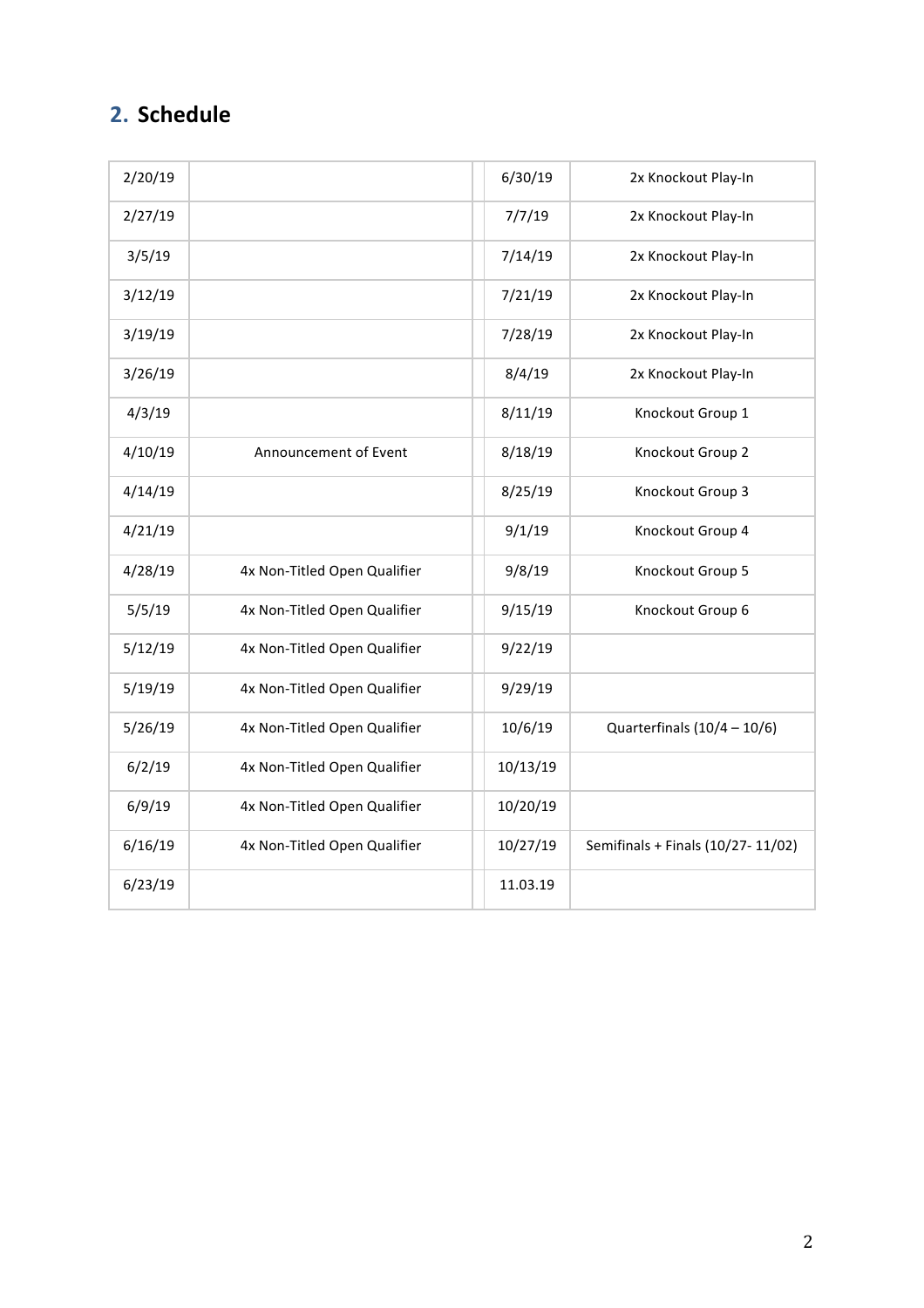# **3. Format, System and Time Control**

### 3.1. The WFRCC Cycle is a biennial event, and will consist of the following:

- o Online Qualification
- $\circ$  Physical Final play



### 3.2. The online part of the Cycle is divided into three stages:

- Open Qualifier: Open for all, non-titled players
- Play-In: Open for qualified players from "Open Qualifier", as well as all titled players
- Tiebreaks in the Open/Swiss events will be determined by: the total score of all one's opponents; then result head-to-head; then amount of victories of each player; then final placing of respective final round opponents.
- Knockout: Open for 84 winners from Play-In, as well as 12 invited players

### 3.3. **Open Qualifier:**

. 

- 9-Round Swiss format, 10 minutes+2 seconds time control.
- 32 Tournaments will be held in total.
- The five best players from each event will qualify for the Play-In phase.
- Each player can participate in as many Open Qualifiers as they wish.
- If a player qualifies for the next stage, he still has an option to participate in further Open Qualifier events., His results in such further events will not be taken into consideration for the qualification purposes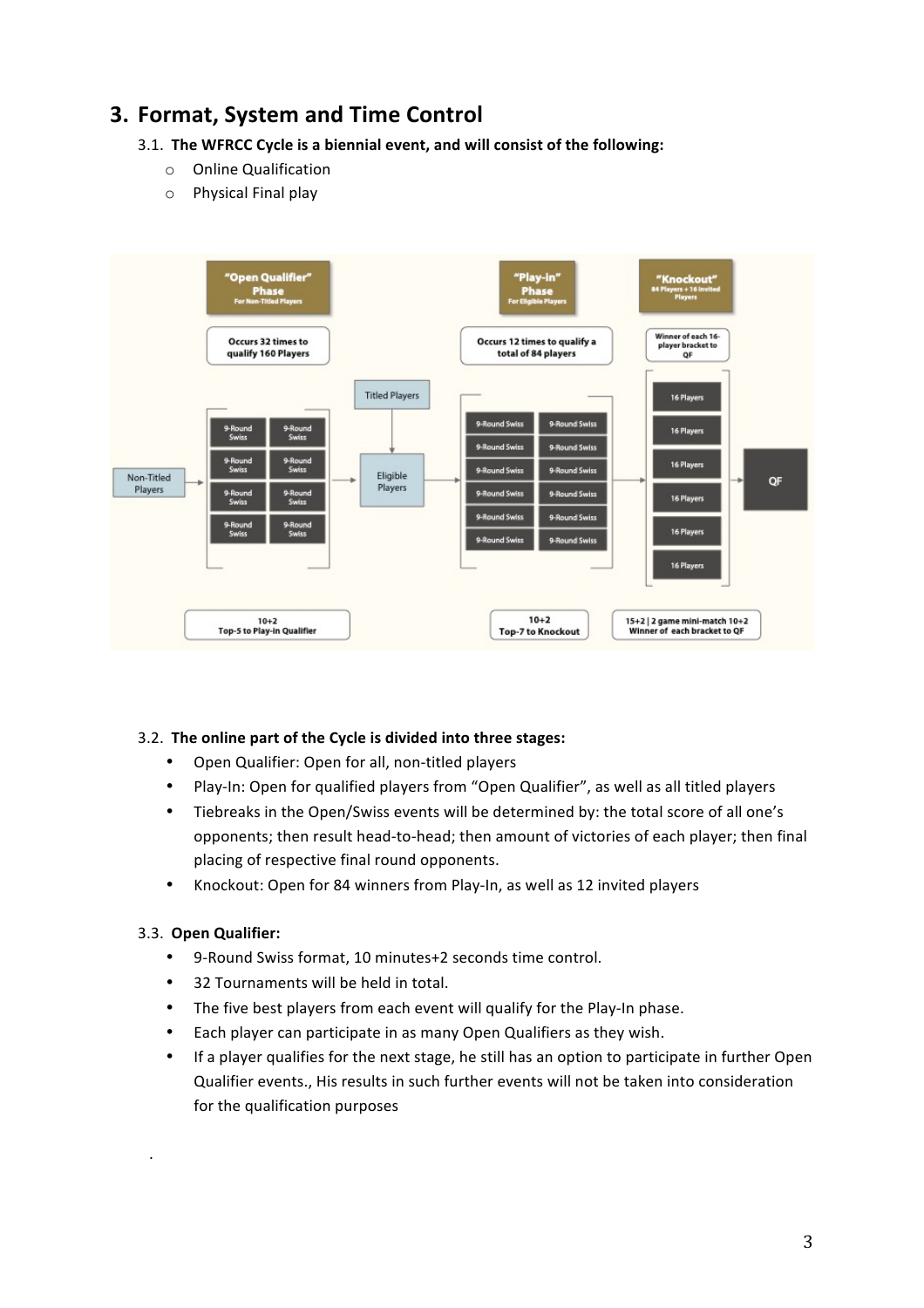- 3.3.1. Entry fee will be USD 5 for participation in two events. Players can also choose to prepay USD 20, and be eligible for as many events as they wish
- 3.3.2. No fee refund is available unless otherwise provided in these Regulations
- 3.3.3. The Open Qualifier will be hosted from April 28 to June 16.

### 3.4. **Play-In:**

- 9-Round Swiss format, 10 minutes+2 seconds time control.
- 12 Tournaments will be held in total.
- The seven best players from each event will qualify for the Knockout phase.
- Each player can participate in as many Play-In events as they wish.
- If a player qualifies for the next stage, he still has an option to participate in further Play-In events., His results in such further events will not be taken into consideration for the qualification purposes
- •
- 3.4.1. Entry fee will be USD 5 for participation in two events. Players can also choose to prepay USD 20, and be eligible for as many events as they wish.
- 3.4.2. No fee refund is available unless otherwise provided in these Regulations.
- 3.4.3. The Play-In will be hosted from 30 June to 4 Aug.

### 3.5. **Knockout:**

- 12 players invited, two invitees in each bracket. Same format as World Cup.
- 6 brackets of 16 players. Two game mini-match with 15 minutes + 2 seconds time control.
	- $\circ$  Tie-break 1: Two games with 10 minutes + 2 seconds time control.
	- $\circ$  Tie-break 2: Two games with 3 minutes + 2 seconds time control.
	- $\circ$  Final tie-break: Armageddon 5/4 minutes, no increment, black advances if game drawn.
- The winner of each bracket will advance to the Quarterfinals.
- The Knockout will be hosted from Aug 11 to Sep 15. One bracket of Knockout per day, so only one day of commitment for players.
- Bracket and other draws shall be announced in advance and certain days may be subject to change upon players request if a reasonable excuse is provided. A decision to change the draw shall be made by the Organization Committee.

### 3.6. Online Prize Money at the Knockout stage:

- USD 2000 per 16-player bracket (USD 16,000 total)
- 1st: Quarterfinals (minimum USD 10k)
- 2nd: USD 500
- 3rd-4th: USD 200 each
- 5th-8th: USD 125 each
- 9th-16th: USD 75 each (must play their match)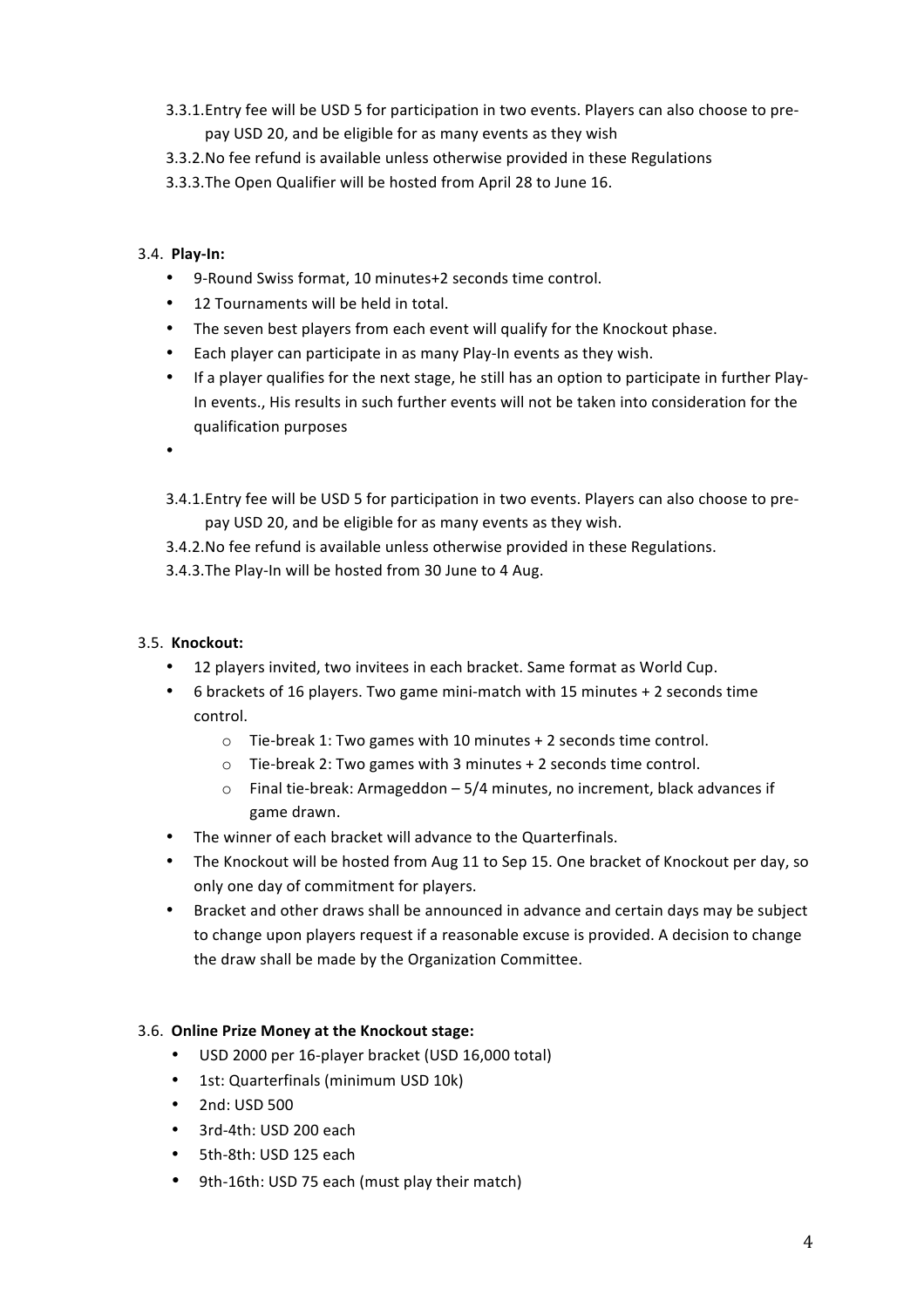### 3.7. **Quarterfinals:**

Pending funding from sponsors, the Quarterfinal will be a physical, over-the-board event with eight players.

In the event of an online Quarterfinal, each player will be required to play on video via web camera during this stage. Each player will also be subject to monitoring by a FIDE Arbiter of Dund AS's choosing.

The players must be available for post-match press conferences. If the Quarterfinals are online, the post-match press conferences will be conducted in the form of a video interview after each match for a duration not exceeding 15 minutes.

The Quarterfinals will be a three-day event. Hikaru Nakamura as former FR champion, and Fabiano Caruana, as previous classical chess title challenger, join the six qualifiers at this stage.

3.7.1.Day One, mini-matches with all eight players consisting of:

- Two Slow Rapid games, 45 minutes for 40 first moves, 15 minutes for rest of game. No increment. Games count three points for a win (draws  $= 1.5$  points).
- Two Fast Rapid games, 15 minutes plus 2 seconds increment. These games count two points for a win (draws  $= 1$  point).
- Two Blitz Games, 3 minutes plus 2 seconds increment. These games one point for a win, 0.5 for a draw.
- Tiebreaker: Armageddon  $-5/4$  minutes, no increment, black advances if game drawn.
- The four winners go directly to Day 3. The four losers will have to play for the two last seats on Day 2.
- 3.7.2.Day Two, losers bracket, play to determine the last two finalists. Mini-matches with the four losing players consisting of:
	- Two Slow Rapid games, 45 minutes for 40 first moves, 15 minutes for rest of game. No  $increment. Games count three points for a win (draws = 1.5 points).$
	- Two Fast Rapid games, 15 minutes plus 2 seconds increment. These games count two points for a win (draws  $=$  1 point).
	- Two Blitz Games, 3 minutes plus 2 seconds increment. These games one point for a win, 0.5 for a draw.
	- Tiebreaker: Armageddon 5/4 minutes, no increment, black advances if game drawn.

3.7.3.Day Three, mini-matches with six players consisting of:

- Two Slow Rapid games, 45 minutes for 40 first moves, 15 minutes for rest of game. No increment. Games count three points for a win (draws  $= 1.5$  points).
- Two Fast Rapid games, 15 minutes plus 2 seconds increment. These games count two points for a win (draws  $= 1$  point).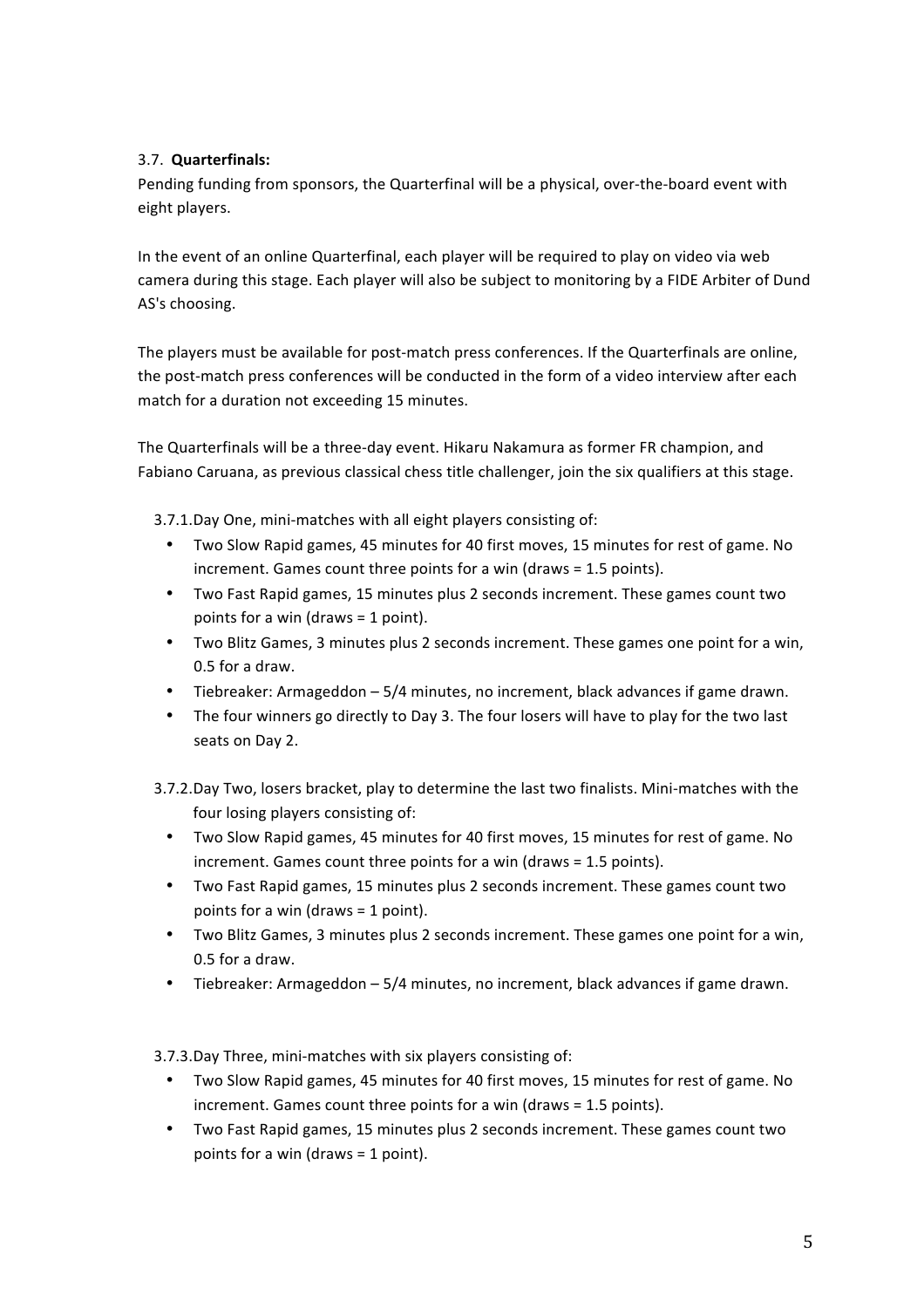- Two Blitz Games, 3 minutes plus 2 seconds increment. These games one point for a win, 0.5 for a draw.
- Tiebreaker: Armageddon 5/4 minutes, no increment, black advances if game drawn.
- The three winners advance to the Semifinals.

### 3.8. **Semifinals and Finals:**

- Three winners from Quarterfinals and current champion, Magnus Carlsen. The scoring for the games at the various time controls is the same as in the Quarterfinals, with wins worth 3-2-1 points at Slow Rapid-Fast Rapid-Blitz.
	- 3.8.1.Day One:
	- Two Slow Rapid games, 45 minutes for 40 first moves, 15 minutes for rest of game. No increment.

#### 3.8.2.Day Two:

• Two Slow Rapid games, 45 minutes for 40 first moves, 15 minutes for rest of game. No increment. 

#### 3.8.3.Day Three:

- Four Fast Rapid games, 15 minutes plus 2 seconds increment.
- Four Blitz Games, 3 minutes plus 2 seconds increment
- Tiebreaker: Armageddon 5/4 minutes, no increment, black advances if game drawn.

#### 3.8.4.Day Four:

Rest day/Commercial activities

#### 3.8.5.Day Five:

- The two winners from each mini-match meet on Board 1, playing for Gold and Silver.
- The two losers meet on board 2, playing for Bronze.
- Two Slow Rapid games, 45 minutes for 40 first moves, 15 minutes for rest of game. No increment.

3.8.6.Day Six:

• Two Slow Rapid games, 45 minutes for 40 first moves, 15 minutes for rest of game. No increment. 

### 3.8.7.Day Seven:

- Four Rapid games, 15 minutes plus 2-seconds increment.
- Four Blitz Games, 3 minutes plus 2 seconds increment.
- Tiebreaker: Armageddon 5/4 minutes, no increment, black wins if game drawn.
- Closing Ceremony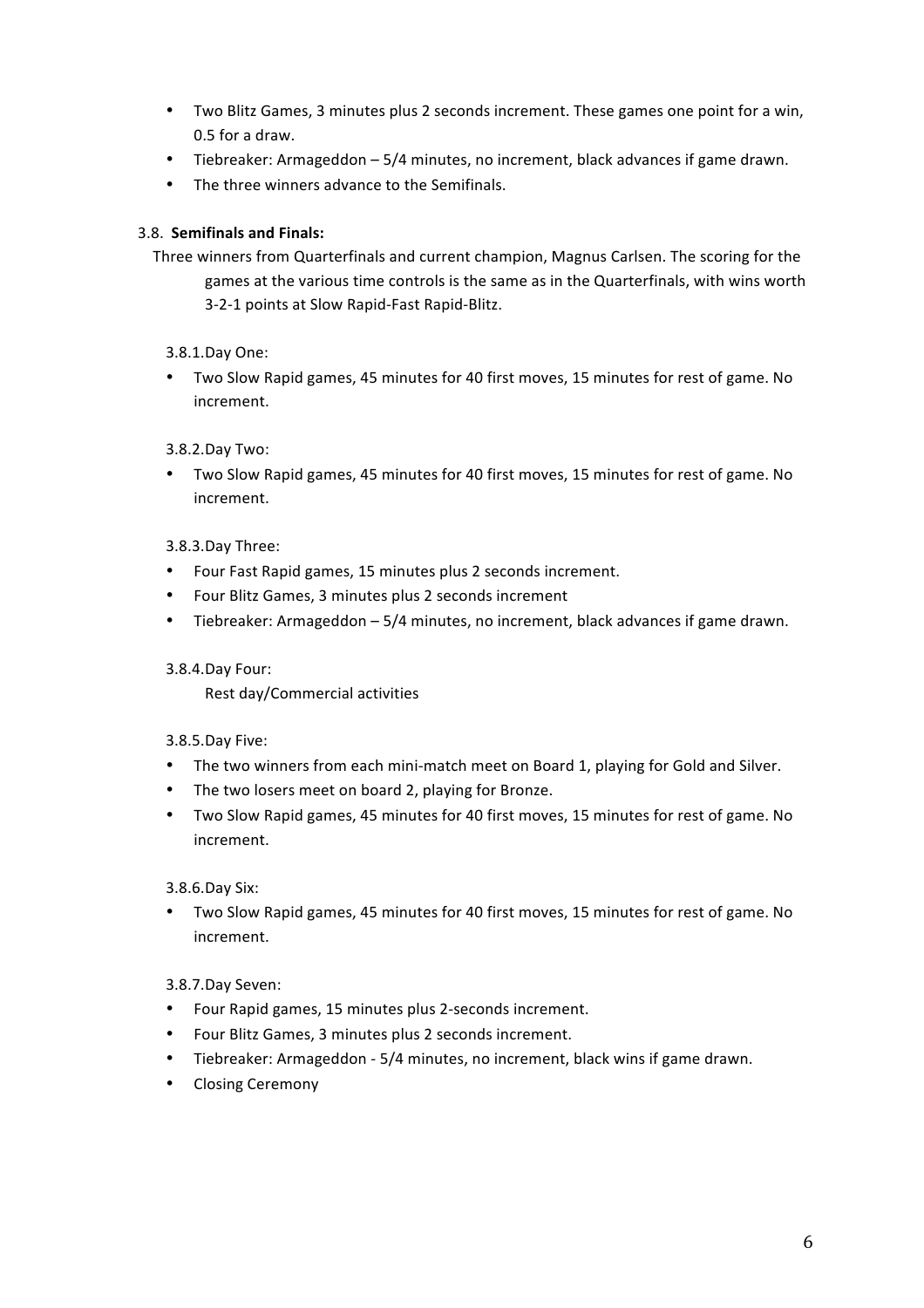# 4. **Prize Fund, Finals:**

| Winner    | USD 125,000       |  |
|-----------|-------------------|--|
| 2nd place | <b>USD 75,000</b> |  |
| 3rd place | <b>USD 50,000</b> |  |
| 4th place | <b>USD 40,000</b> |  |
| OF        | <b>USD 10,000</b> |  |
| OF        | <b>USD 10,000</b> |  |
| OF        | USD 10,000        |  |
| OF        | USD 10,000        |  |
| OF        | USD 10,000        |  |
| OF        | <b>USD 10,000</b> |  |
| ()F       | <b>USD 10,000</b> |  |

## **5. Technical matters**

#### **5.1. Anti-cheating/Fair Play:**

Throughout the qualification process for the 2019 Fischer Random Championship, Chess.com's dedicated team of fair play professionals, computer scientists and statisticians will be working in coordination with their proprietary fair play detection technology to ensure that fair results are made for each game.

The anti-cheating measures are based on Chess.com' resourses

Chess.com's fair-play system is thorough, complex and rigorously verified by more than eight years of data from millions of games played by our own members online. The system gathers and reviews different types of data and other information pulled automatically (and manually) from all member games across multiple variants including Fischer Random Chess.

Anti-cheating measures at Open Qualifier, Play-in and Knockout Stages are subject to Chess.com officers decision. These officers are allowed to apply any measures they consider necessary and sufficient to ensure Fair Play during the Tournament. For the online stages, bans are imposed in accordance to the statistic analysis made by the software developed by Chess.com. Neither FIDE, nor Chess.com nor the Organizer claim or acknowledge that such bans are an evidence of unfair play. These bans are not considered by FIDE as a reason for any sanctions in further FIDE events. All the players agree that they have no right to appeal the above mentioned bans either through arbitration, consultation or in a court of law within any jurisdiction.

FIDE may decide to appoint an officer for anti-cheating procedures during the live events of the WFRCC.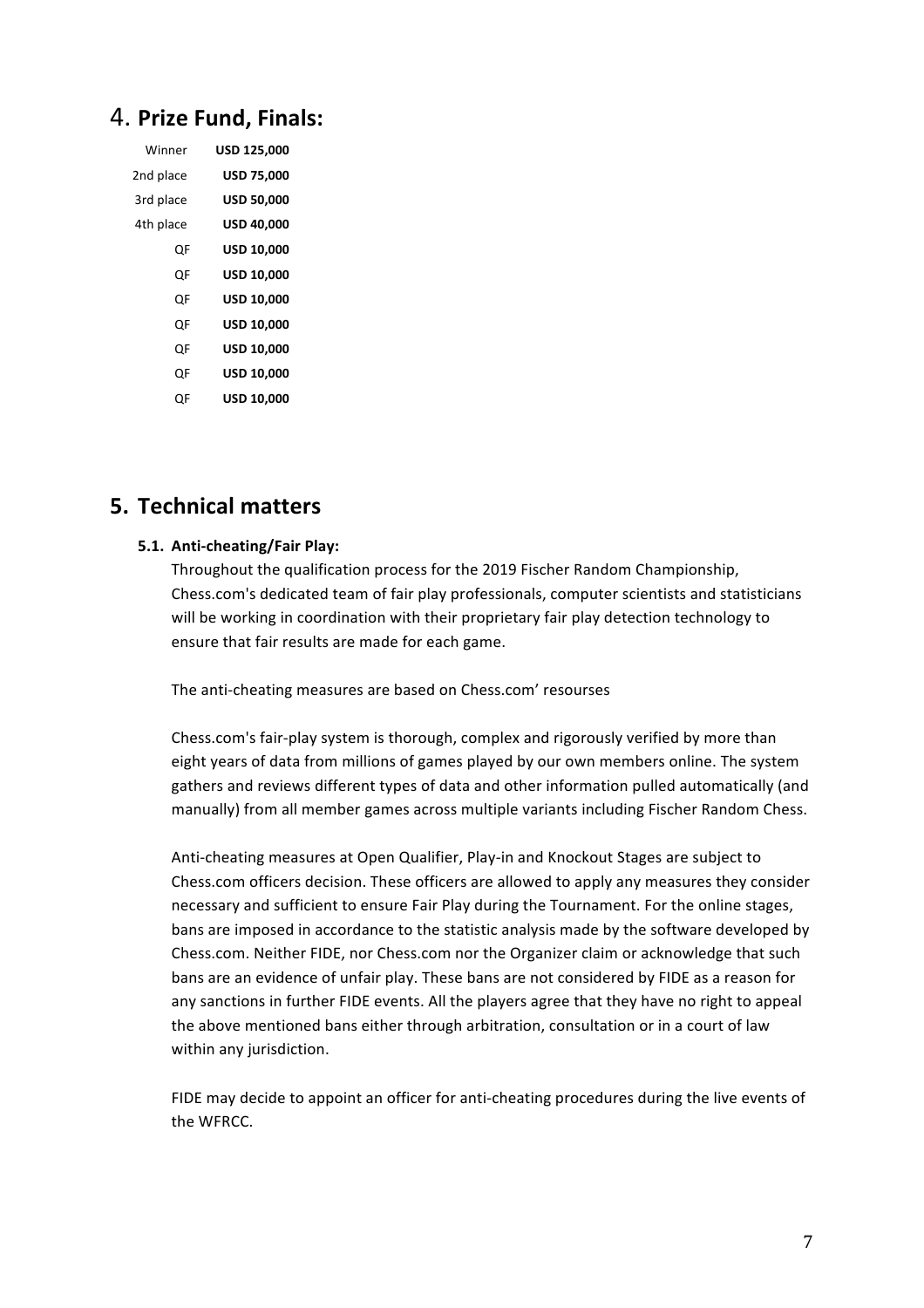Any banned player is disqualifyed from the current and further events of the WFRCC.

If a player is banned during a play his opponent is declared a winner. All the results of the games played before the player was banned shall remain unchanged.

#### 5.2. Server failure/downtime:

In the event of a server failure or malfunction during the course of either an open qualifier or play-in qualifier, Chess.com will take action accordingly:

- 5.2.1. In the event that the tournament has completed 4 or fewer rounds, players will be refunded their entry fee and the tournament results will be nullified. Players will be allowed to repurchase entry for another qualifying event of their choosing. If no more qualifiers are scheduled, Chess.com will schedule a new qualifier for each incomplete qualifier in order to accommodate the players affected.
- 5.2.2.In the event that the tournament has completed 5 or more rounds, players will complete the remaining rounds 24 hours from the time of server failure or malfunction, and results will be adjusted based on the results from rounds that have been completed both before the malfunction, and upon completion of the tournament after rescheduling. Chess.com's Swiss pairing algorithm ensures that players will be properly paired in the event of this scenario.

# 6. **Participation in WFRCC**

- 6.1. The following players are eligible to participate in WFRCC:
	- 6.1.1. Anyone, regardless of rating, can enter the WFRCC during the Open Qualifier period.
	- 6.1.2. Anyone with a FIDE title, plus the 160 qualified non-titled players from the Open Qualifier can participate in the WFRCC during the Play-In phase. In order to participate in the Open Qualifier all the players are required to disclose their identity (their actual name and surname) sending the copy of the valid national ID or similar document to the Organizer.
	- 6.1.3. The 84 qualified players and 12 players invited by the organizers can participate in the Knockout phase of the WFRCC.
	- 6.1.4.
	- 6.1.5. The six players winning each their bracket in the Knockout Phase are qualified to the Quarterfinals, where they will be joined by seeded players Hikaru Nakamura and Fabiano Caruana.
	- 6.1.6. The three winners from the matches in the Quarterfinals will enter the Semifinals, and Finals. The reigning World Fischer Random World Champion is seeded into the Championship at the Semifinal stage.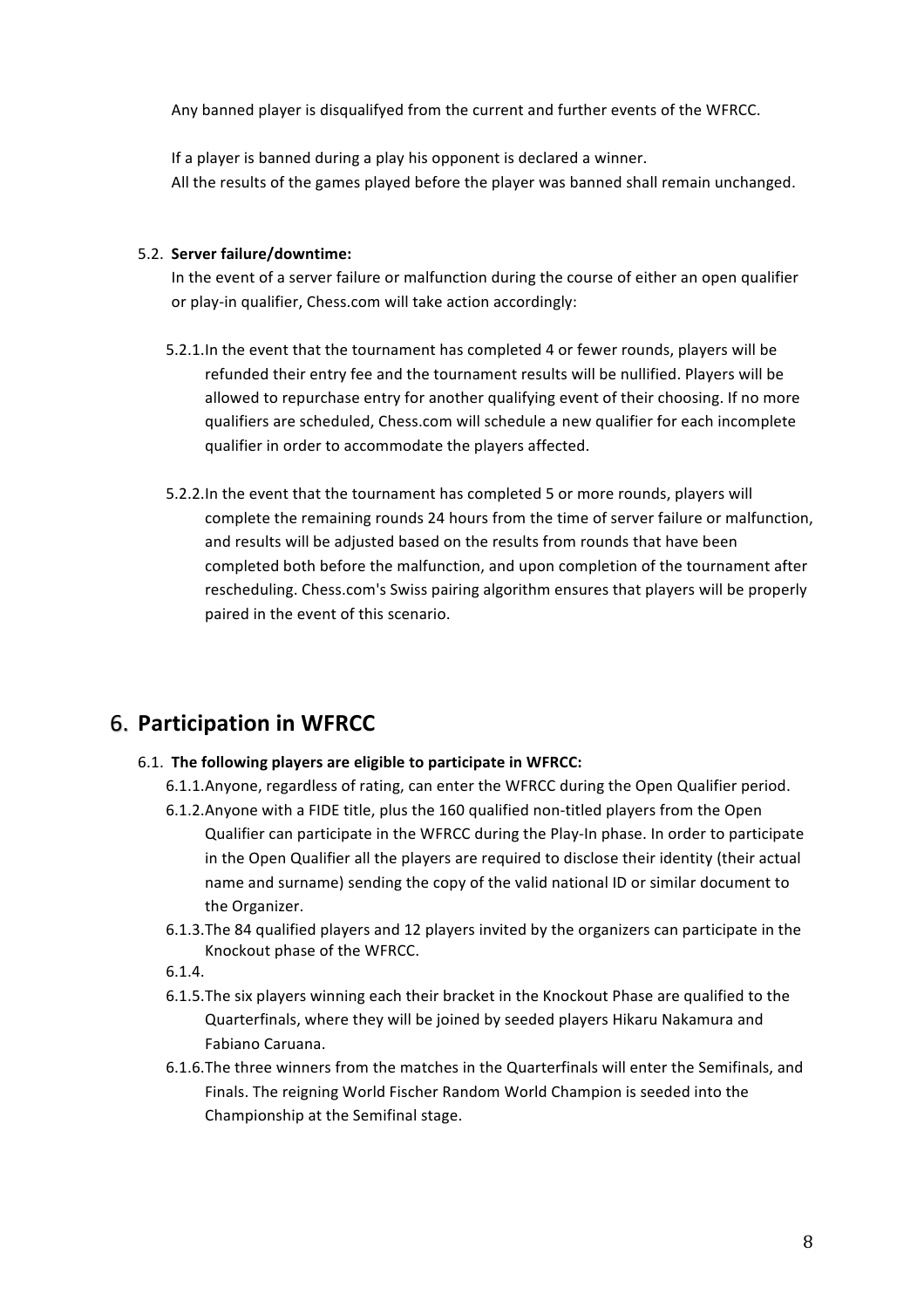#### 6.2. In the event of a player withdrawing or not showing up:

6.2.1. If a qualified player does not show up to the Quarterfinals or Semifinals, the Organization Committee may decide on invitation of any other player to take his place.

# **7.** Registration to WFRCC

- 7.1. Any player, regardless of rating, can enter the Open Qualifier part of the WFRCC. Entry fee will be USD 5 for participation in two events. Player can also choose to pre-pay USD 20, and be eligible for as many events as they wish.
- 7.2. Any titled player can enter the Play-In part of the WFRCC. All non-titled players who have qualified from the Open Qualifiers can also choose to participate in this part of the WFRCC. Entry fee will be USD 5 for participation in two events.

Player can also choose to pre-pay USD 20, and be eligible for as many events as they wish. The player's entry fee is to be paid to the Organizer when registering for participation in the online part of the Cycle.

### 7.3. **Confirmation of Participation**

- 7.3.1. Players entering through Online Qualification: By signing up and paying the admission fee, each player does also approve of the regulations for the Cycle, both online and physical events, including the anti-cheating rules specified herein.
- 7.3.2. Players invited by the Organizers: The list of invited players and the reserves will be published on the home page of the event. All invited players will receive personal contracts, and should sign their respective contract and send it to the Organizers within two weeks after receiving their copy from the Organizers. Player's consent to participation confirms acceptance of the regulations for the Cycle, both online and physical events, including the anti-cheating rules specified herein.

# **8. WFRCC Regulations - Finals**

### 8.1. **Accommodation in Norway**

- 8.1.1. For security and administrative reasons, all participants for the finals in Norway are expected to stay in the officially designated hotel(s)
- 8.1.2. Each player will receive two free single rooms for their hotel accommodation, including full board from October 26nd to the day after finishing the Championship.

### 8.2. **Playing venue**

- 8.2.1. Playing Venue for the Semifinals and the Finals is at the Henie-Onstad Kunstsenter in Bærum, Norway.
- 8.2.2. The Organizer shall ensure the playing hall and its environs meet the requirements of the FIDE Regulations for the organization of Top-level Tournaments (FIDE Handbook C.01).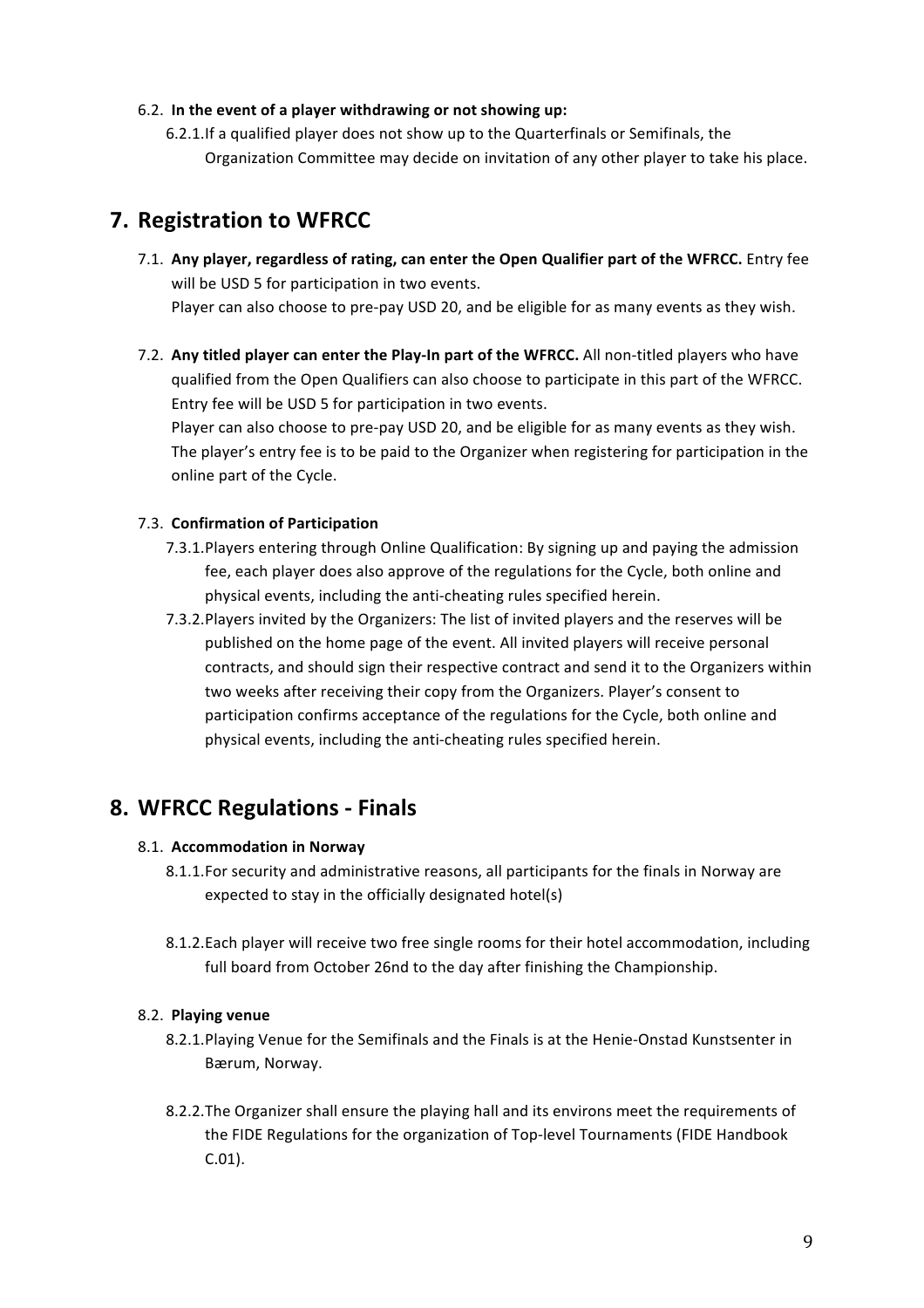8.2.3. The Organizer provides, free of charge, coffee, tea and soft drinks for the players, the principals, VIPs and accredited media.

#### 8.3. **Schedule of the WFRCC Physical event in Norway**

8.3.1. Pairings and draw for colors and positions

- Pairings are done by drawing of lots during the Opening Ceremony
- Drawing of colors: Is made during the Opening Ceremony.
- Drawing of positions: For the slow rapid games, set up of the pieces will be decided by a drawing made by software, Fischer Random generator with both players present 15 minutes before the start of the game. This set up then will be used for both games of that evening. The players will attend this drawing, and will then be given time before start of play to confer with a second.

#### 8.4. **Play will start exactly 17:00 (CET) each day**

- 8.4.1. For the slow rapid games, set up of the pieces will be decided by a drawing made by software Fischer Random generator, and presented to the players 15 minutes before the start of the game. This set up then will be used for both games of that evening. In between the slow rapid games on the same evening, players will have at least 60 minutes break. The exact start time for the second game will be 20.00
- 8.4.2. For the fast rapid games, set up of the pieces for games 1-2 will be decided by a drawing made by software Fischer Random generator and presented to the players 15 minutes before the start of game 1. Set up of the pieces for games 3-4 will be decided by a drawing made by computer and presented to both players two minutes before the start of game 3. In case of an Armageddon game, set up of the pieces will be decided by a drawing made by computer and presented to both players five (5) minutes before the start of the Armageddon game.
- 8.4.3. Consequently, there will be at least 5 minutes break between game 2 and 3. In case of an Armageddon game, there will also be a five (5) minute break before this game. The exact start time for game 3 will be announced by the arbiter immediately after the finish of game 2. In case of an Armageddon game, the exact start time will be announced by the arbiter immediately after the finish of the last game.
- 8.4.4.In case one or both players are not present at the announced start of the game, the arbiters will start the clock and the game. Default time will be two (2) minutes for all games.

#### 8.5. **Conditions of victory**

8.5.1. The player with the most points is declared the FIDE World Fischer Random Champion.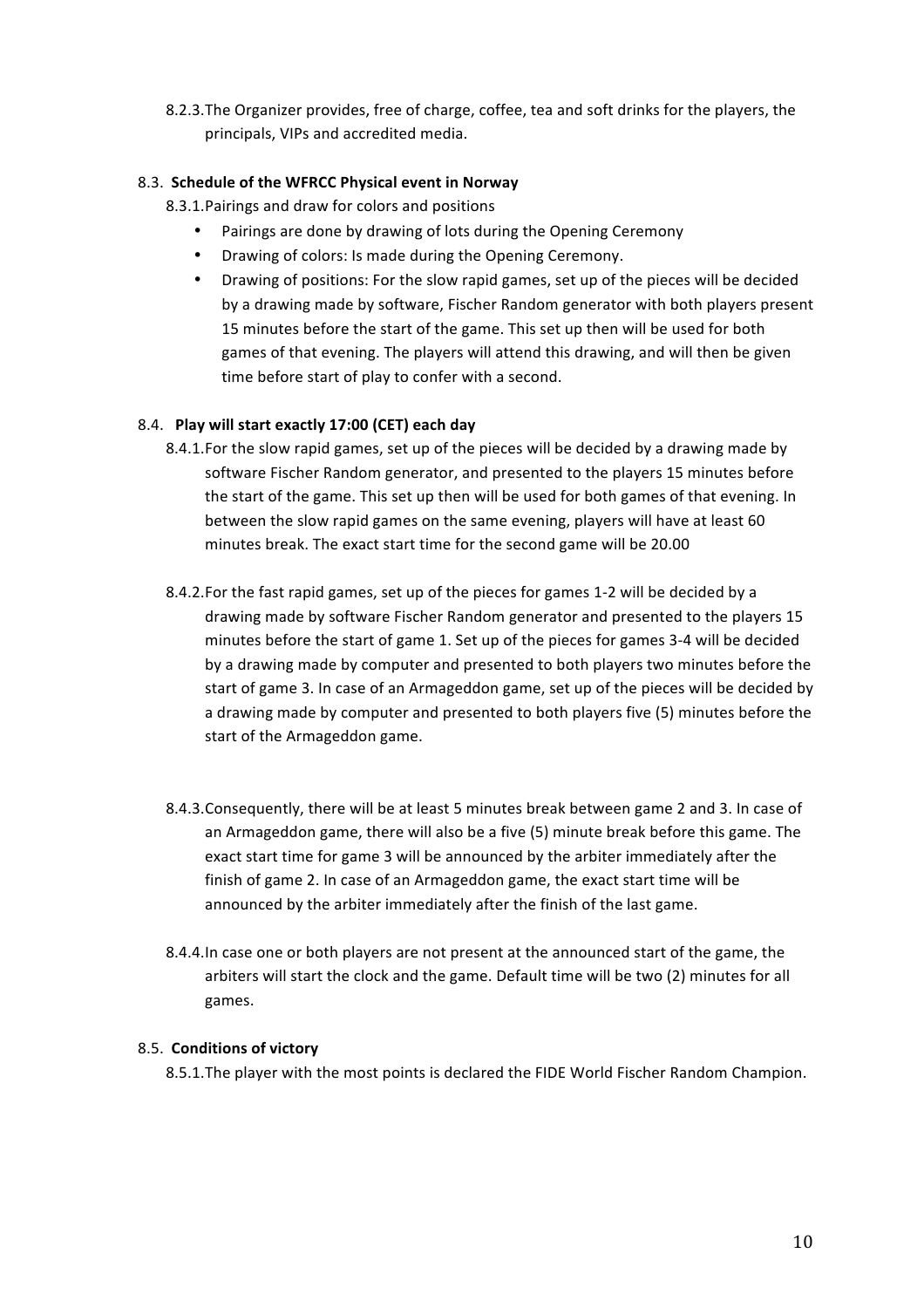# **9. Playing Conditions in Norway**

- 9.1. The anti-cheating measures are based on resources from Chess.com and will follow the anticheating guidelines from FIDE.
- 9.2. The games of the Semifinals and the Finals will be played in the exhibition area of Henie-Onstad Kunstsenter.
- 9.3. A player may only communicate with an arbiter or a steward.
- 9.4. The players are not permitted to bring into a playing area a telephone, technical or other equipment extraneous to play, which may in any way disturb or upset their opponents. The Chief Arbiter shall decide what constitutes extraneous equipment disturbing the opponent.
- 9.5. The audience will be allowed close to the players (not closer than two meters). The Organizer will provide players with voluntary noise cancelling equipment to prevent players being disturbed by the audience.
- 9.6. Player will wear a heart rate sensor at every game. The sensor is to be placed on the skin just below the elbow. The heart rate can be presented in graphics in the TV broadcast from the event, and the commentators can use the development in heart rate to increase the suspense for the audience. The heart rate sensors will be randomly picked by the players before the first game each day, worn for all games that day, and returned to organizer after last game of the day.
- 9.7. The players are urged to enter confessional-booths in order to give a short, on-camera, statement on the game so far, but this will be voluntary.
- 9.8. The anti-doping test procedure is to be regulated by the contract between FIDE and the Organizer.

## 10. Players conduct

- 10.1. Dress code: smart-casual (for men: neat shirt and formal suit for women: neat shirt/blouse and formal suit (with slacks or skirt), or dress). The dress code is strictly observed: no players with t-shirts, sneakers, jeans, baseball caps, shorts or inappropriate dress are allowed in a playing zone. Any requests to wear national or traditional dress must be approved by the Chief Arbiter. Players agrees to wear relevant outfits if such are provided by the organizer. If such outfits are provided, the organizer is to make sure each player's personal sponsor's logos are included on the outfits.
- 10.2. The players are expected to attend the Technical Meeting. If necessary, the Chief Arbiter may call other Technical Meetings.
- 10.3. All players are expected to be present at all official events, including official receptions, the opening and the closing ceremonies.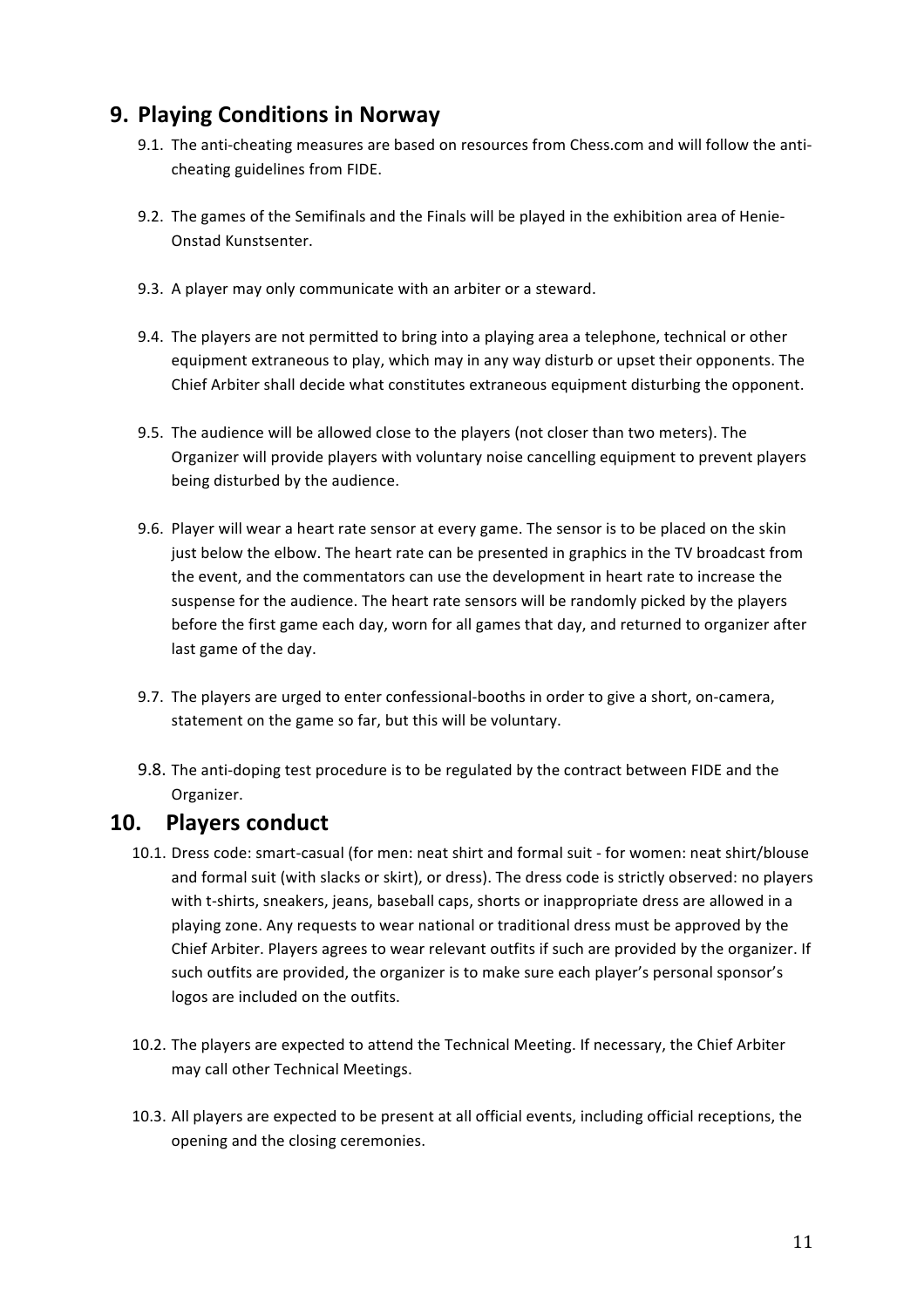- 10.4. All players going to Norway agree to make themselves available for interviews with media and/or organizer in the build up to the match. Such an event shall be scheduled at a mutually convenient time and place.
- 10.5. The players are expected to co-operate with the media. The players are required to make themselves available for short interviews immediately after each game.
- 10.6. The players are obliged to attend the closing ceremony.
- 10.7. The players are requested to note the requirements of FIDE Regulations C.01 (Article 8.1) (https://www.fide.com/component/handbook/?id=15&view=category) in respect of their dignified appearance at all times during the event.
- 10.8. If a player fails to appear at any approved function of the tournament such as official receptions, press conferences or interviews, or behaves in a manner contrary to the spirit of sporting behavior or the FIDE Code of Ethics, the player shall be penalized as follows: 5% of prize money shall be forfeited to the Organizer and a further 5% to FIDE for each breach. In cases of serious misconduct, the player may be disqualified from the event.

# **11. Principals**

- 11.1. Chief Arbiter:
- 11.2. Two (2) Deputy Chief Arbiters;
- 11.3. Chairman of the Appeals Committee and two (2) other members.

# **12. Arbiters**

- 12.1. The Chief Arbiter and two (2) Deputy Chief Arbiters are nominated by the Organizer.
- 12.2. During play either the Chief Arbiter or their Deputy must be present in a playing area.

# **13. Appeals Committee**

13.1. The Appeal Committee will have three members, out of whom one Norwegian and two from other federations. In case of disputes between the players during the slow rapid chess games, the game will be completed in accordance with the decision of the Chief Arbiter. Both players will have the possibility to send a written appeal until two hours after the end of the last game that evening. In case of a dispute between the players during the fast rapid chess games, the game will continue in accordance with the decision of the arbiters. If dissatisfied, both players can deliver a short, written protest after the game is finished, and then the Appeal Committee will make their decision as soon as possible.

### 13.2. The Committee may decide on the following matters:

- an appeal against a decision by an arbiter
- **all other matters which the Committee considers relevant.**